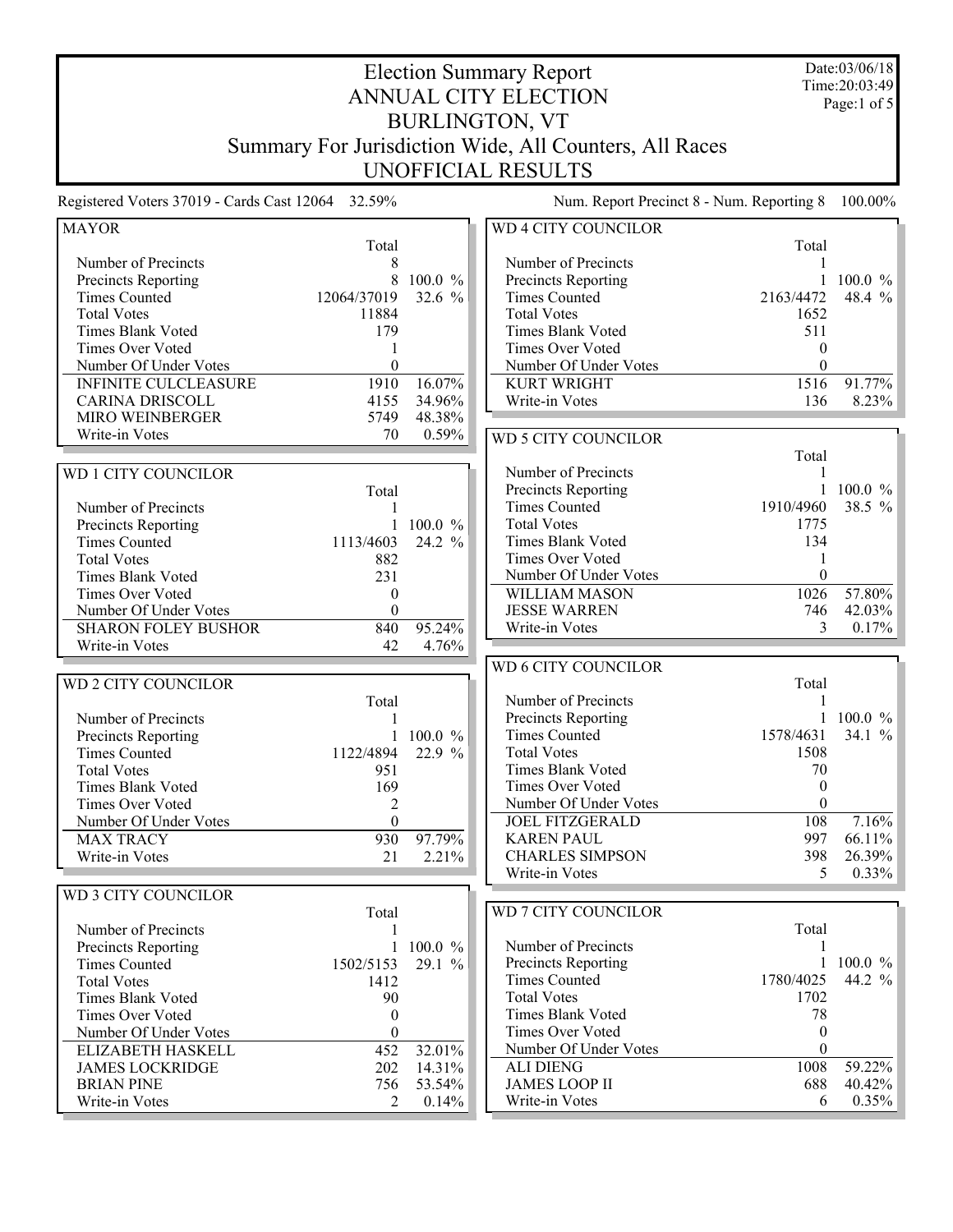Date:03/06/18 Time:20:03:49 Page:2 of 5

## Election Summary Report ANNUAL CITY ELECTION BURLINGTON, VT Summary For Jurisdiction Wide, All Counters, All Races UNOFFICIAL RESULTS

| WD 8 CITY COUNCILOR                         |                  |              | WD 4 SCHL COMM           |                  |              |
|---------------------------------------------|------------------|--------------|--------------------------|------------------|--------------|
|                                             | Total            |              |                          | Total            |              |
| Number of Precincts                         |                  |              | Number of Precincts      |                  |              |
| Precincts Reporting                         | 1                | $100.0 \%$   | Precincts Reporting      |                  | 1 100.0 $\%$ |
| <b>Times Counted</b>                        | 896/4281         | 20.9 %       | <b>Times Counted</b>     | 2163/4472        | 48.4 %       |
| <b>Total Votes</b>                          | 865              |              | <b>Total Votes</b>       | 1647             |              |
| Times Blank Voted                           | 31               |              | Times Blank Voted        | 516              |              |
| Times Over Voted                            | $\theta$         |              | Times Over Voted         | $\theta$         |              |
| Number Of Under Votes                       | $\theta$         |              | Number Of Under Votes    | $\theta$         |              |
| <b>JF CARTER NEUBIESER</b>                  | 375              | 43.35%       | <b>MARTINE GULICK</b>    | 1628             | 98.85%       |
| <b>ADAM ROOF</b>                            | 488              | 56.42%       | Write-in Votes           | 19               | 1.15%        |
| Write-in Votes                              | 2                | 0.23%        |                          |                  |              |
|                                             |                  |              | WD 5 SCHL COMM           |                  |              |
| WD 1 SCHL COMM                              |                  |              |                          | Total            |              |
|                                             | Total            |              | Number of Precincts      | 1                |              |
| Number of Precincts                         | 1                |              | Precincts Reporting      |                  | 1 100.0 $\%$ |
|                                             | 1                | 100.0 %      | <b>Times Counted</b>     | 1910/4960        | 38.5 %       |
| Precincts Reporting<br><b>Times Counted</b> |                  | 24.2 %       | <b>Total Votes</b>       |                  |              |
|                                             | 1113/4603        |              |                          | 1578             |              |
| <b>Total Votes</b>                          | 864              |              | Times Blank Voted        | 328              |              |
| <b>Times Blank Voted</b>                    | 249              |              | Times Over Voted         | 4                |              |
| <b>Times Over Voted</b>                     | $\mathbf{0}$     |              | Number Of Under Votes    | $\boldsymbol{0}$ |              |
| Number Of Under Votes                       | $\theta$         |              | <b>MIKE FISHER</b>       | 642              | 40.68%       |
| <b>ERIC GORMAN</b>                          | 836              | 96.76%       | <b>S. HARRINGTON</b>     | 400              | 25.35%       |
| Write-in Votes                              | 28               | 3.24%        | NICOLE C TWOHIG          | 528              | 33.46%       |
|                                             |                  |              | Write-in Votes           | 8                | 0.51%        |
| <b>WD 2 SCHL COMM</b>                       |                  |              |                          |                  |              |
|                                             | Total            |              | WD 6 SCHL COMM           |                  |              |
| Number of Precincts                         |                  |              |                          | Total            |              |
| Precincts Reporting                         | 1                | $100.0 \%$   | Number of Precincts      |                  |              |
| <b>Times Counted</b>                        | 1122/4894        | 22.9 %       | Precincts Reporting      |                  | 1 100.0 $\%$ |
| <b>Total Votes</b>                          | 868              |              | <b>Times Counted</b>     | 1578/4631        | 34.1 %       |
| Times Blank Voted                           | 254              |              | <b>Total Votes</b>       | 1297             |              |
| Times Over Voted                            | $\mathbf{0}$     |              | <b>Times Blank Voted</b> | 281              |              |
| Number Of Under Votes                       | $\theta$         |              | <b>Times Over Voted</b>  | $\theta$         |              |
| <b>STEPHEN M CAREY</b>                      | 843              | 97.12%       | Number Of Under Votes    | $\theta$         |              |
| Write-in Votes                              | 25               | 2.88%        | <b>CLARE WOOL</b>        | 1272             | 98.07%       |
|                                             |                  |              | Write-in Votes           | 25               | 1.93%        |
|                                             |                  |              |                          |                  |              |
| WD 3 SCHL COMM                              |                  |              |                          |                  |              |
|                                             | Total            |              | WD 7 SCHL COMM           |                  |              |
| Number of Precincts                         | 1                |              |                          | Total            |              |
| Precincts Reporting                         |                  | 1 100.0 $\%$ | Number of Precincts      | 1                |              |
| <b>Times Counted</b>                        | 1502/5153        | 29.1 %       | Precincts Reporting      |                  | 1 100.0 $\%$ |
| <b>Total Votes</b>                          | 1207             |              | <b>Times Counted</b>     | 1780/4025        | 44.2 %       |
| <b>Times Blank Voted</b>                    | 295              |              | <b>Total Votes</b>       | 1414             |              |
| Times Over Voted                            | $\boldsymbol{0}$ |              | Times Blank Voted        | 366              |              |
|                                             |                  |              |                          |                  |              |
| Number Of Under Votes                       | $\theta$         |              | Times Over Voted         | $\boldsymbol{0}$ |              |
| <b>LIZ CURRY</b>                            | 908              | 75.23%       | Number Of Under Votes    | $\boldsymbol{0}$ |              |
| <b>IB NAR</b>                               | 285              | 23.61%       | MONIKA IVANCIC           | 1383             | 97.81%       |
| Write-in Votes                              | 14               | 1.16%        | Write-in Votes           | 31               | 2.19%        |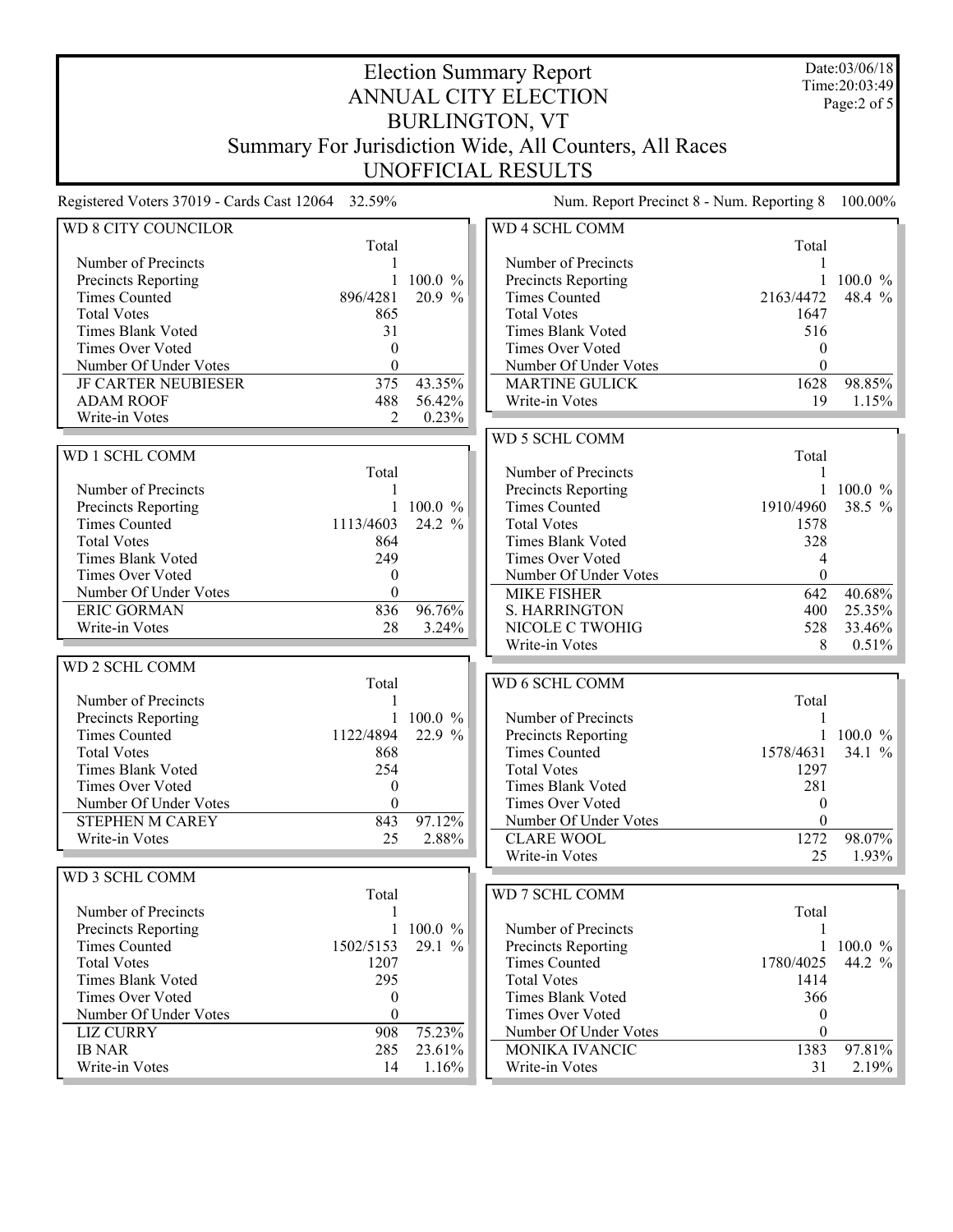Date:03/06/18 Time:20:03:49 Page:3 of 5

## Election Summary Report ANNUAL CITY ELECTION BURLINGTON, VT Summary For Jurisdiction Wide, All Counters, All Races UNOFFICIAL RESULTS

| WD 8 SCHL COMM                          |                  |                 | WD 4 INSP/ELECTION 3yrs                         |                  |                 |
|-----------------------------------------|------------------|-----------------|-------------------------------------------------|------------------|-----------------|
|                                         | Total            |                 |                                                 | Total            |                 |
| Number of Precincts                     |                  |                 | Number of Precincts                             | 1                |                 |
| Precincts Reporting                     | $\mathbf{1}$     | 100.0 %         | Precincts Reporting                             | $\mathbf{1}$     | $100.0 \%$      |
| <b>Times Counted</b>                    | 896/4281         | 20.9 %          | <b>Times Counted</b>                            | 2163/4472        | 48.4 %          |
| <b>Total Votes</b>                      | 675              |                 | <b>Total Votes</b>                              | 1712             |                 |
| <b>Times Blank Voted</b>                | 221              |                 | Times Blank Voted                               | 451              |                 |
| Times Over Voted                        | $\mathbf{0}$     |                 | Times Over Voted                                | $\theta$         |                 |
| Number Of Under Votes                   | $\theta$         |                 | Number Of Under Votes                           | $\theta$         |                 |
| <b>KEITH PILLSBURY</b>                  | 659              | 97.63%          | <b>ERNESTINE ABEL</b>                           | 1700             | 99.30%          |
| Write-in Votes                          | 16               | 2.37%           | Write-in Votes                                  | 12               | 0.70%           |
|                                         |                  |                 |                                                 |                  |                 |
| <b>WD 1 INSP/ELECTION</b>               |                  |                 | WD 5 INSP/ELECTION                              |                  |                 |
|                                         | Total            |                 |                                                 | Total            |                 |
| Number of Precincts                     |                  |                 | Number of Precincts                             |                  |                 |
|                                         | 1                |                 |                                                 | 1                |                 |
| Precincts Reporting                     |                  | 100.0 %         | Precincts Reporting                             |                  | $100.0 \%$      |
| <b>Times Counted</b>                    | 1113/4603        | 24.2 %          | <b>Times Counted</b>                            | 1910/4960        | 38.5 %          |
| <b>Total Votes</b>                      | 902              |                 | <b>Total Votes</b>                              | 1500             |                 |
| <b>Times Blank Voted</b>                | 211              |                 | Times Blank Voted                               | 410              |                 |
| Times Over Voted                        | 0                |                 | Times Over Voted                                | $\mathbf{0}$     |                 |
| Number Of Under Votes                   | $\theta$         |                 | Number Of Under Votes                           | $\Omega$         |                 |
| <b>GLORIA M YANDOW</b>                  | 894              | 99.11%          | MICHAEL HEALY                                   | 1478             | 98.53%          |
| Write-in Votes                          | 8                | 0.89%           | Write-in Votes                                  | 22               | 1.47%           |
|                                         |                  |                 |                                                 |                  |                 |
|                                         |                  |                 |                                                 |                  |                 |
| WD 2 INSP/ELECTION                      |                  |                 | WD 6 INSP/ELECTION                              |                  |                 |
|                                         | Total            |                 |                                                 | Total            |                 |
| Number of Precincts                     |                  |                 | Number of Precincts                             |                  |                 |
| Precincts Reporting                     |                  | 100.0 %         | Precincts Reporting                             | $\mathbf{1}$     | 100.0 %         |
| <b>Times Counted</b>                    | 1122/4894        | 22.9 %          | <b>Times Counted</b>                            | 1578/4631        | 34.1 %          |
| <b>Total Votes</b>                      | 891              |                 | <b>Total Votes</b>                              | 1245             |                 |
| <b>Times Blank Voted</b>                | 231              |                 | Times Blank Voted                               | 333              |                 |
| <b>Times Over Voted</b>                 | $\mathbf{0}$     |                 | Times Over Voted                                | $\theta$         |                 |
|                                         | $\theta$         |                 |                                                 | $\theta$         |                 |
| Number Of Under Votes                   |                  |                 | Number Of Under Votes<br><b>ROBERT H BACKUS</b> |                  |                 |
| <b>SOLVEIG OVERBY</b><br>Write-in Votes | 879<br>12        | 98.65%          |                                                 | 1228<br>17       | 98.63%          |
|                                         |                  | 1.35%           | Write-in Votes                                  |                  | 1.37%           |
|                                         |                  |                 |                                                 |                  |                 |
| WD 3 INSP/ELECTION                      |                  |                 | <b>WD 7 INSP/ELECTION</b>                       |                  |                 |
|                                         | Total            |                 |                                                 | Total            |                 |
| Number of Precincts                     |                  |                 | Number of Precincts                             |                  |                 |
| <b>Precincts Reporting</b>              |                  | 1 100.0 $%$     | <b>Precincts Reporting</b>                      |                  | 1 100.0 $\%$    |
| <b>Times Counted</b>                    | 1502/5153        | 29.1 %          | <b>Times Counted</b>                            | 1780/4025        | 44.2 %          |
| <b>Total Votes</b>                      | 1153             |                 | <b>Total Votes</b>                              | 1434             |                 |
| Times Blank Voted                       | 349              |                 | Times Blank Voted                               | 346              |                 |
| <b>Times Over Voted</b>                 | $\bf{0}$         |                 | Times Over Voted                                | $\boldsymbol{0}$ |                 |
| Number Of Under Votes                   | $\boldsymbol{0}$ |                 | Number Of Under Votes                           | $\mathbf{0}$     |                 |
| <b>KIT ANDREWS</b><br>Write-in Votes    | 1126<br>27       | 97.66%<br>2.34% | WANDA E ZYGMUNTOWICZ<br>Write-in Votes          | 1407<br>27       | 98.12%<br>1.88% |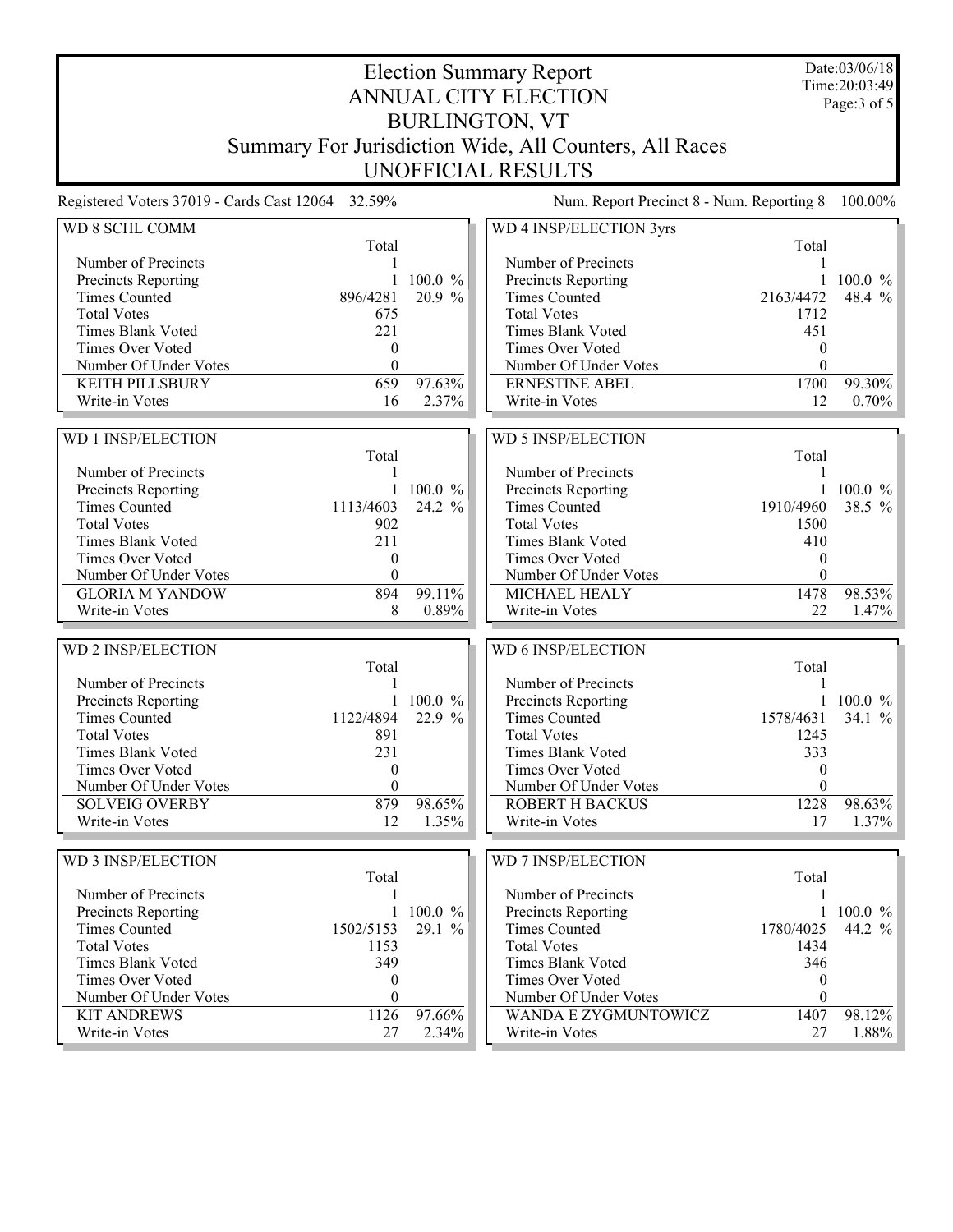Date:03/06/18 Time:20:03:49 Page:4 of 5

## Election Summary Report ANNUAL CITY ELECTION BURLINGTON, VT Summary For Jurisdiction Wide, All Counters, All Races UNOFFICIAL RESULTS

| WD 8 INSP/ELECTION 3yrs  |                |                       | <b>QUESTION 1</b>                           |               |                  |
|--------------------------|----------------|-----------------------|---------------------------------------------|---------------|------------------|
|                          | Total          |                       |                                             | Total         |                  |
| Number of Precincts      |                |                       | Number of Precincts                         | 8             |                  |
| Precincts Reporting      | 1              | 100.0 %               | Precincts Reporting                         | 8             | 100.0 %          |
| <b>Times Counted</b>     | 896/4281       | 20.9 %                | <b>Times Counted</b>                        | 12064/37019   | 32.6 %           |
| <b>Total Votes</b>       | 53             |                       | <b>Total Votes</b>                          | 11497         |                  |
| Times Blank Voted        | 843            |                       | Times Blank Voted                           | 567           |                  |
| Times Over Voted         | $\theta$       |                       | Times Over Voted                            | 0             |                  |
| Number Of Under Votes    | $\theta$       |                       | Number Of Under Votes                       | $\theta$      |                  |
| Write-in Votes           |                | 53 100.00%            | <b>YES</b>                                  | 8311          | 72.29%           |
|                          |                |                       | NO                                          | 3186          | 27.71%           |
| WD 4 INSP/ELECTION 2yrs  |                |                       |                                             |               |                  |
|                          | Total          |                       | <b>QUESTION 2</b>                           |               |                  |
| Number of Precincts      |                |                       |                                             | Total         |                  |
| Precincts Reporting      | $\mathbf{1}$   | $100.0 \%$            | Number of Precincts                         | 8             |                  |
| <b>Times Counted</b>     | 2163/4472      | 48.4<br>$\frac{0}{0}$ |                                             | $\,$ 8 $\,$   | 100.0 %          |
| <b>Total Votes</b>       | 1639           |                       | Precincts Reporting<br><b>Times Counted</b> | 12064/37019   | 32.6 %           |
|                          |                |                       |                                             |               |                  |
| <b>Times Blank Voted</b> | 524            |                       | <b>Total Votes</b>                          | 11100         |                  |
| <b>Times Over Voted</b>  | $\Omega$       |                       | Times Blank Voted                           | 964           |                  |
| Number Of Under Votes    | $\Omega$       |                       | Times Over Voted                            | $\mathbf{0}$  |                  |
| <b>BOB HATTON</b>        | 1623           | 99.02%                | Number Of Under Votes                       | $\Omega$      |                  |
| Write-in Votes           | 16             | 0.98%                 | <b>YES</b>                                  | 6846          | 61.68%           |
|                          |                |                       | NO                                          | 4254          | 38.32%           |
| WD 8 INSP/ELECTION 2yrs  |                |                       |                                             |               |                  |
|                          | Total          |                       | <b>QUESTION 3</b>                           |               |                  |
| Number of Precincts      | 1              |                       |                                             | Total         |                  |
| Precincts Reporting      | $\mathbf{1}$   | $100.0 \%$            | Number of Precincts                         | 8             |                  |
| <b>Times Counted</b>     | 896/4281       | 20.9 %                | Precincts Reporting                         | 8             | $100.0 \%$       |
| <b>Total Votes</b>       | 48             |                       | <b>Times Counted</b>                        | 12064/37019   | 32.6 %           |
| <b>Times Blank Voted</b> | 848            |                       | <b>Total Votes</b>                          | 11209         |                  |
| Times Over Voted         | $\overline{0}$ |                       | <b>Times Blank Voted</b>                    | 855           |                  |
| Number Of Under Votes    | $\theta$       |                       | <b>Times Over Voted</b>                     | $\theta$      |                  |
| Write-in Votes           | 48             | 100.00%               | Number Of Under Votes                       | $\theta$      |                  |
|                          |                |                       | <b>YES</b>                                  | 9428          | 84.11%           |
| WD 8 INSP/ELECTION 1yr   |                |                       | NO                                          | 1781          | 15.89%           |
|                          | Total          |                       |                                             |               |                  |
| Number of Precincts      |                |                       | <b>QUESTION 4</b>                           |               |                  |
| Precincts Reporting      | $\mathbf{1}$   | 100.0 %               |                                             | Total         |                  |
| <b>Times Counted</b>     | 896/4281       | 20.9 %                | Number of Precincts                         | 8             |                  |
| <b>Total Votes</b>       | 616            |                       | Precincts Reporting                         |               | 8 100.0 %        |
| Times Blank Voted        | 280            |                       | <b>Times Counted</b>                        | 12064/37019   | 32.6 $%$         |
| Times Over Voted         | $\mathbf{0}$   |                       | <b>Total Votes</b>                          | 11732         |                  |
| Number Of Under Votes    | $\mathbf{0}$   |                       | <b>Times Blank Voted</b>                    | 329           |                  |
| <b>SAMUEL HARRISON</b>   | 608            | 98.70%                | Times Over Voted                            | 3             |                  |
| Write-in Votes           | 8              |                       | Number Of Under Votes                       | $\theta$      |                  |
|                          |                | 1.30%                 |                                             |               |                  |
|                          |                |                       |                                             |               |                  |
|                          |                |                       | <b>YES</b><br>NO                            | 10011<br>1721 | 85.33%<br>14.67% |